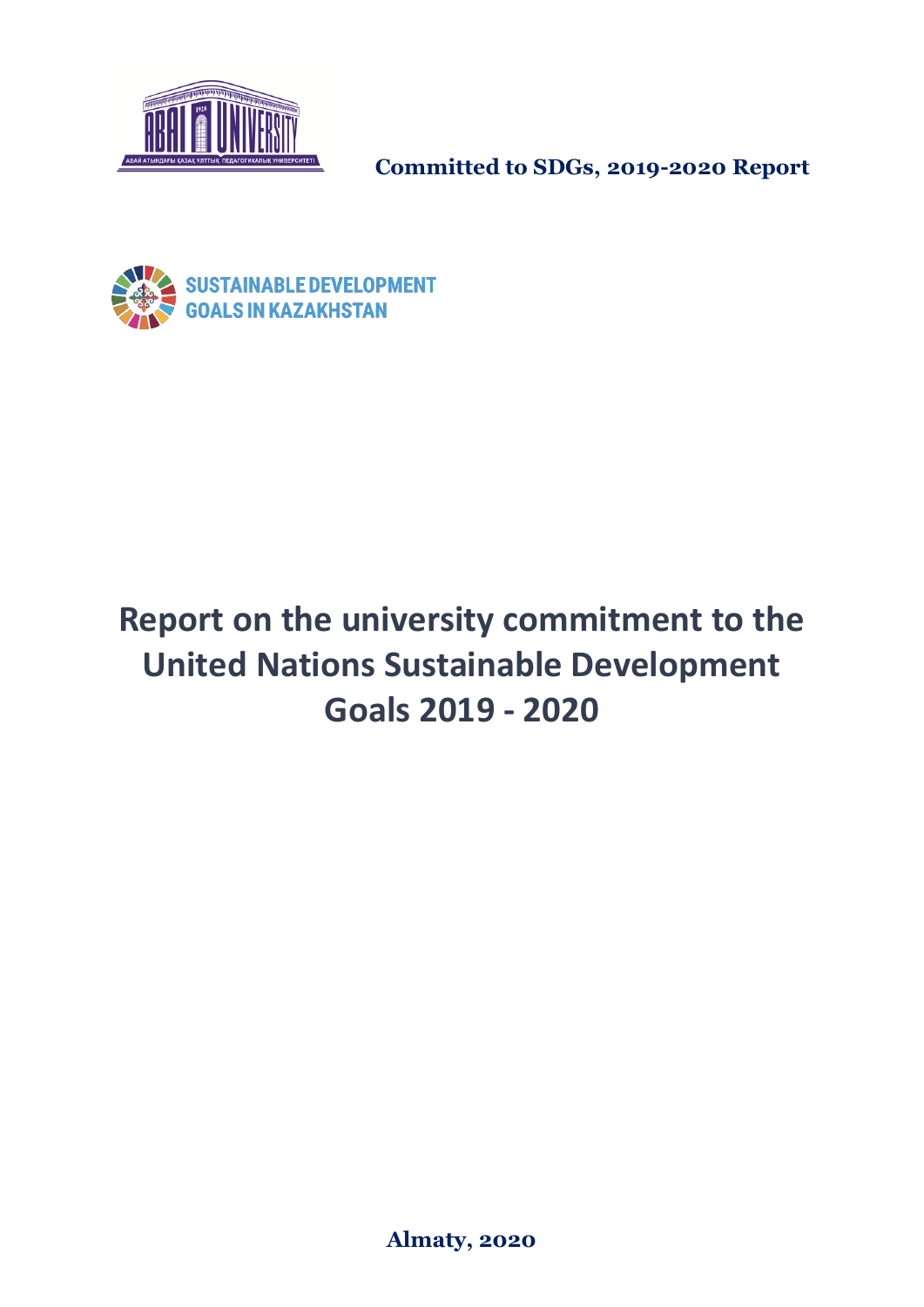

## *Initiative*

## **1 st International Forum 'Modern Trends in Teacher Education'.**

*Trends in education are tendencies in its change. 21st century is an age of globalization, new strategies and innovations, age of a new state of mind and a new attitude to the ongoing changes.*

## *In partnership with*



**Ministry of Education and Science of the Republic of Kazakhstan**





## *Impact*

**20 speakers** worldwide and nationally, including international and national experts in education, government officials **200 participants** from government, kindergartens, schools, higher education institutions, NGOs

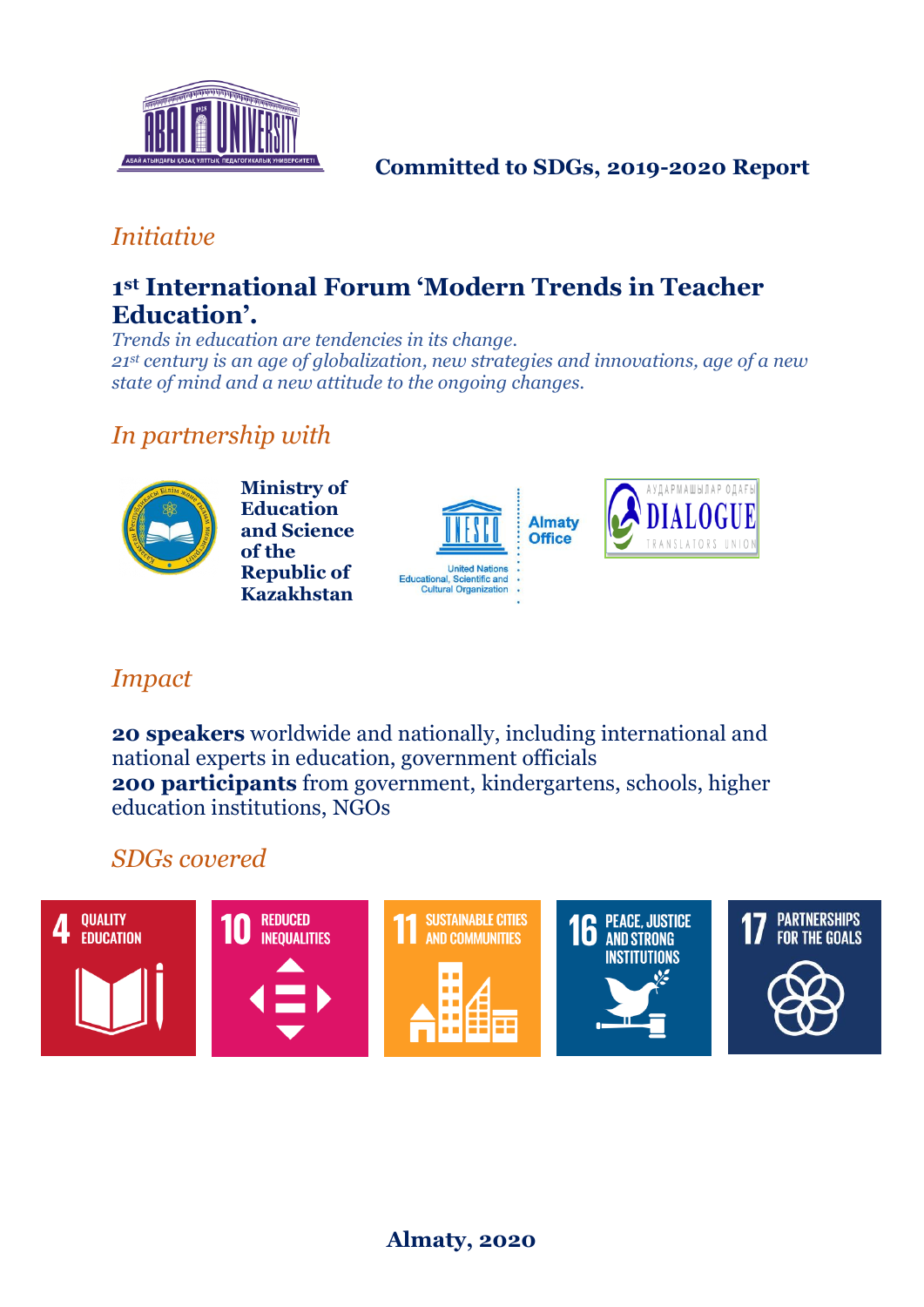

## *Initiative*

**Тhe III-rd Kazakh-French Forum: "The Role of Universities in the Implementation of the Sustainable Development Goals: an Example of Cooperation between Kazakhstan and French Universities"** within the G-Global held a Conference QS WORLDWIDE «Journey to Global Prominence: Harmony of Human Heritage and Advanced Technology»

## *In partnership with*



Al-Farabi Kazakh National **University** (Kazakhstan) Embassy of France in the Republic of Kazakhstan

## *Impact*

**Speakers** of the Forum: Ambassador Extraordinary and Plenipotentiary of the French Republic, French Universities, Ministry of Foreign Affairs of the Republic of Kazakhstan, the Council of Europe from the Republic of Kazakhstan.

**Participants** from national universities.

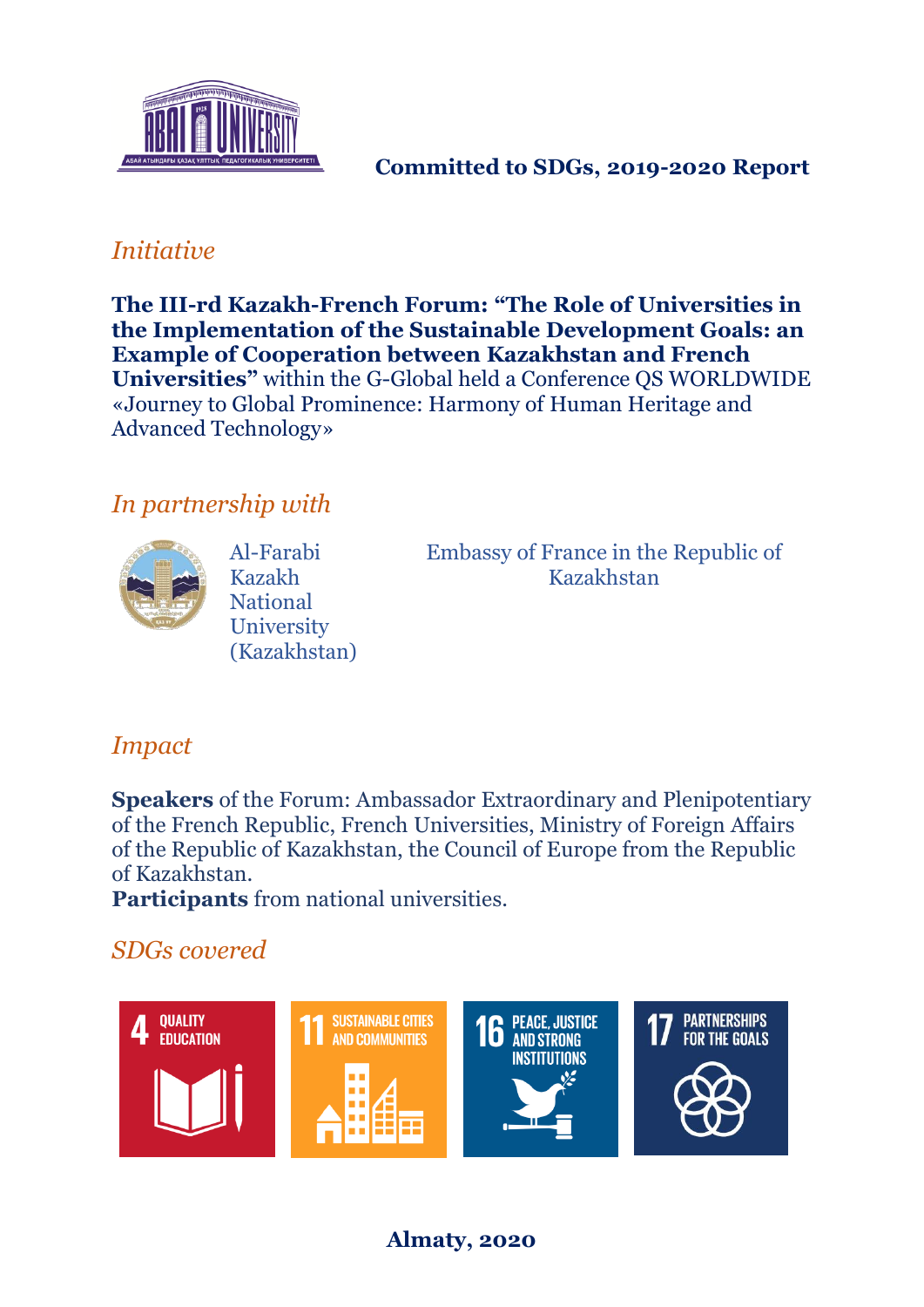

## *Initiative*

## **The Volunteer Club Meiyirim**

Meiyirim means a "kindness" in Kazakh. The Club is aimed at developing a voluntary, active civic stand of university students through disinterested service to society and communities. Support and assistance to vulnerable groups of community and collaborative work with orphanage settings.

## *In partnership with*

**NGOs Orphanage settings Schools Communities**

## *Impact*

**Charity actions:** *From heart to heart, My family, Our kids, Distinction to elderly. Visiting and helping elderly people, educating orphans. 2 Charity Fairs to support children with Cerebral palsy- 826 588 KZT (1 931 USD)*

Activities: Eco-actions, Eco-clubs, Eco-cohorts, Olympiads, competitions, Club meetings, Round tables, researches.

## *SDGs covered*

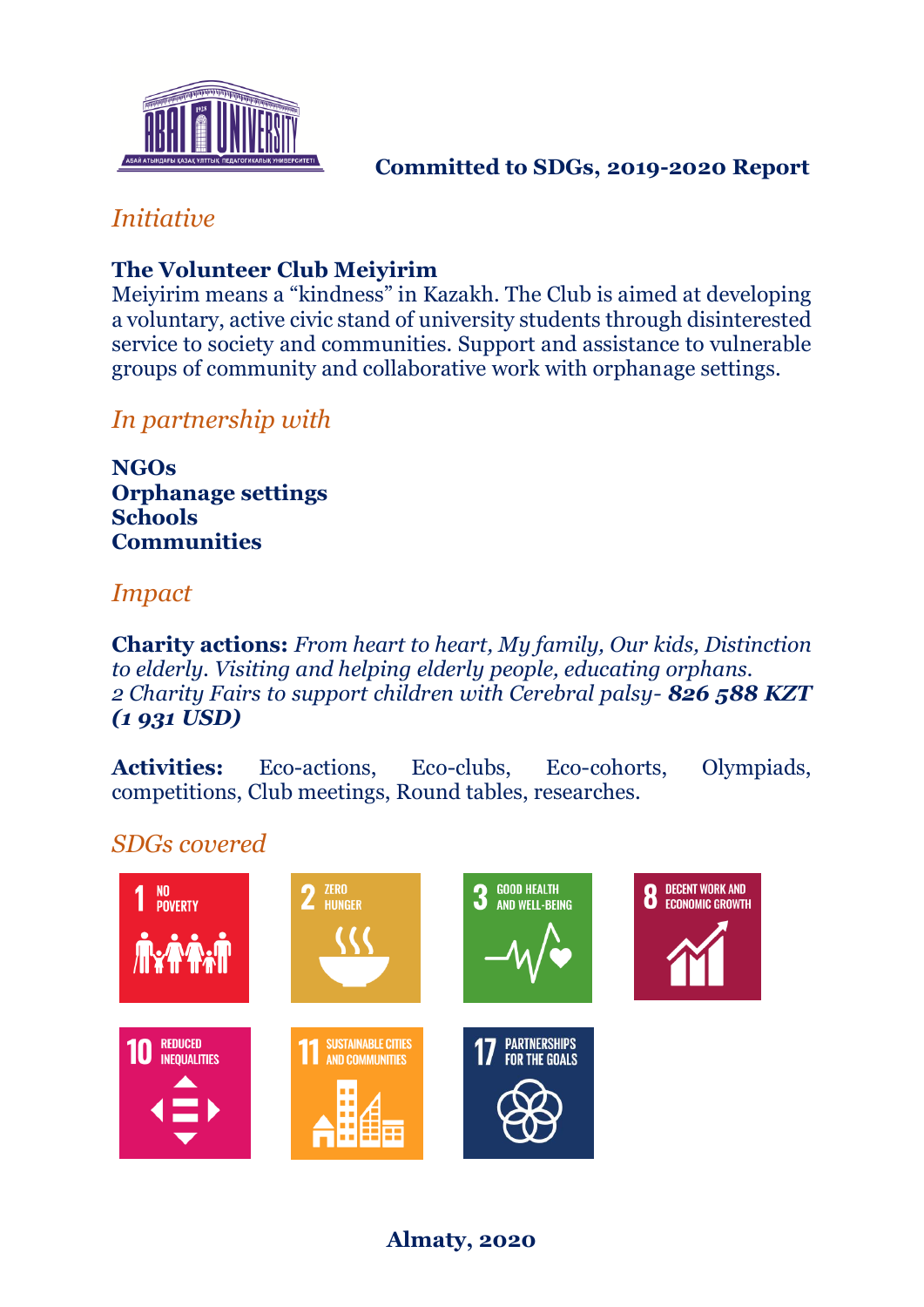

## *Initiative*

Volunteer Movement "Accelerator of Good" (Izgilik Elshisi in Kazakh). Key mission: To provide a wide range of legal advice to resolve various issues affecting people in need and requiring basic legal advice on personal matters (i.e. excluding commercial / business issues), as well as to provide protection in courts and other instances in accordance with the current legislation of the Republic of Kazakhstan.

## *In partnership with*

Government authorities Al-Farabi Kazakh National University (Kazakhstan) Zhurgenov Kazakh National Academy of Arts 24 Khabar (National Channel) Egemen Kazakhstan (Newspaper)

### *Impact*

**2000+** people from the rest of Kazakhstan have been provided with free legal services and social support Monitoring of 10 pharmacies during Covid-19 lockdown **3000** volunteers

## *SDGs covered*

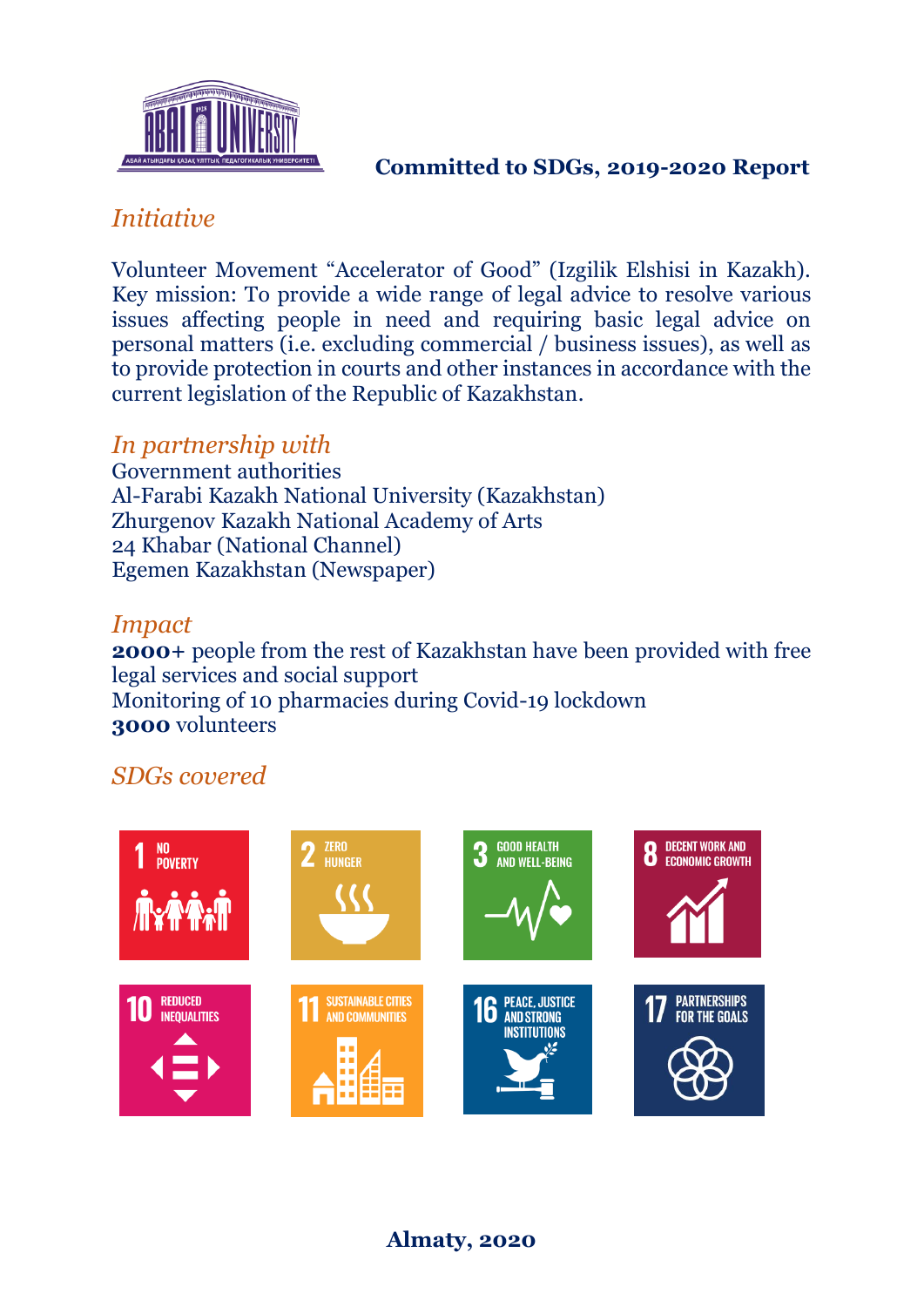

## *Initiative*

The Project GeKaVoc **"Transfer of vocational training in logistics, mechatronics and sustainable energy supply to Kazakhstan"** is focused on the establishment of an education and training center in Kazakhstan based on the German model (GeKaVoC centre). The goal of the project is to create an experimental German-Kazakh centre for

vocational education and training in Kazakhstan.

#### *Partners Impact*









**45 000** Euro (*the funding of the project by the Federal Ministry of Education and Research of the Federal Republic of Germany*)

**16** Trainers **2** Centres for Vocational Education

Programme for Electronics Programme for Logistics **20+** trainees













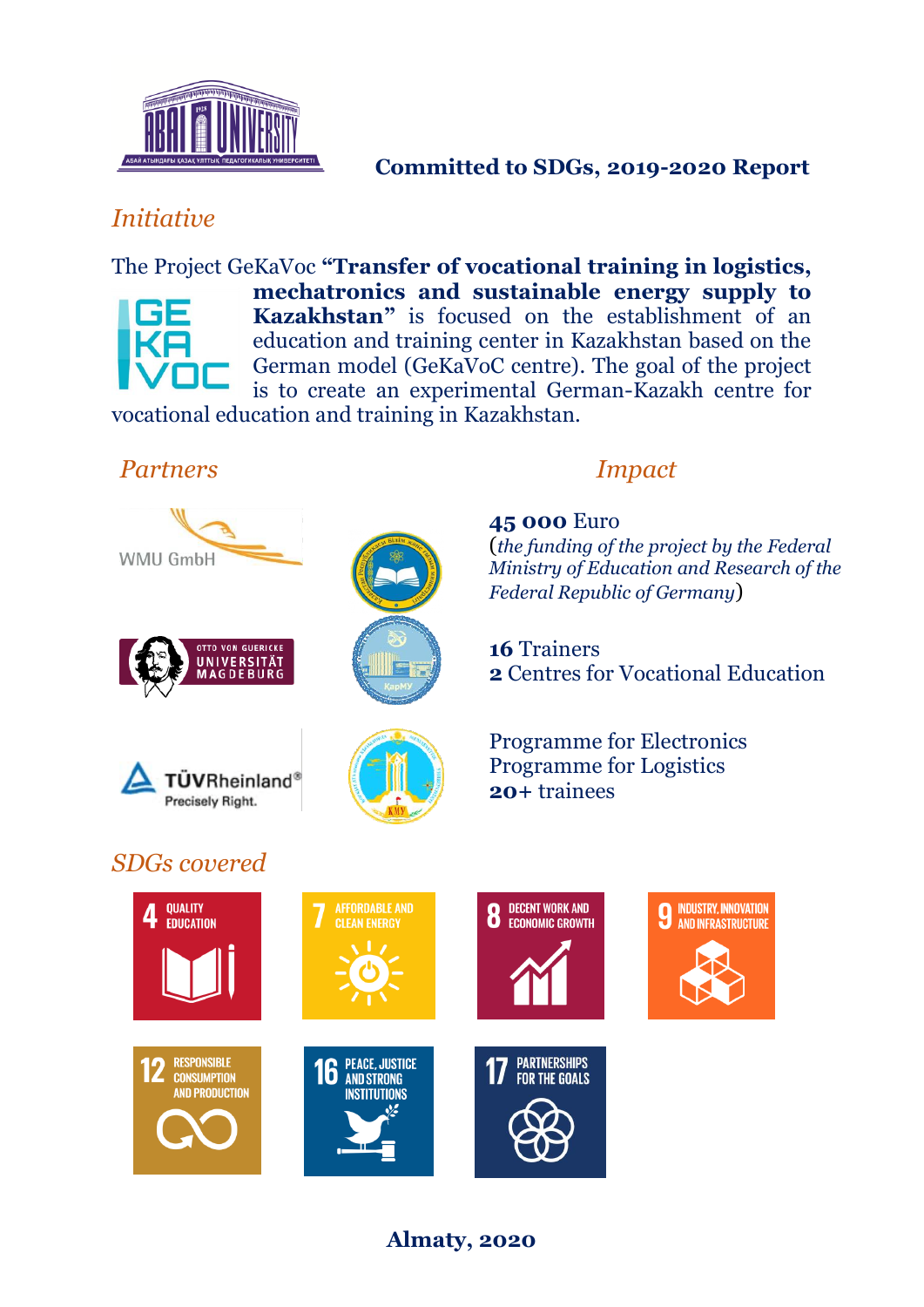

## *Initiative*

The Project "**Evidence-based educator preparation and organizational culture".** The goal is to create a sustainable professional network of educator preparation programs dedicated to the practice of intentional improvement that is informed by the international partnership.

*The project is financed by the government of America, the US-Kazakhstan university partnerships grants program with the support of the American Council for International Education.*

## *In partnership with*



University of California in Sacramento (USA)

*Impact* **2** Teacher training webinars **250+** participants from HEIs of Kazakhstan, Russia, USA, Kyrgyzstan, Estonia **2** trips to USA and Kazakhstan

## *SDGs covered*

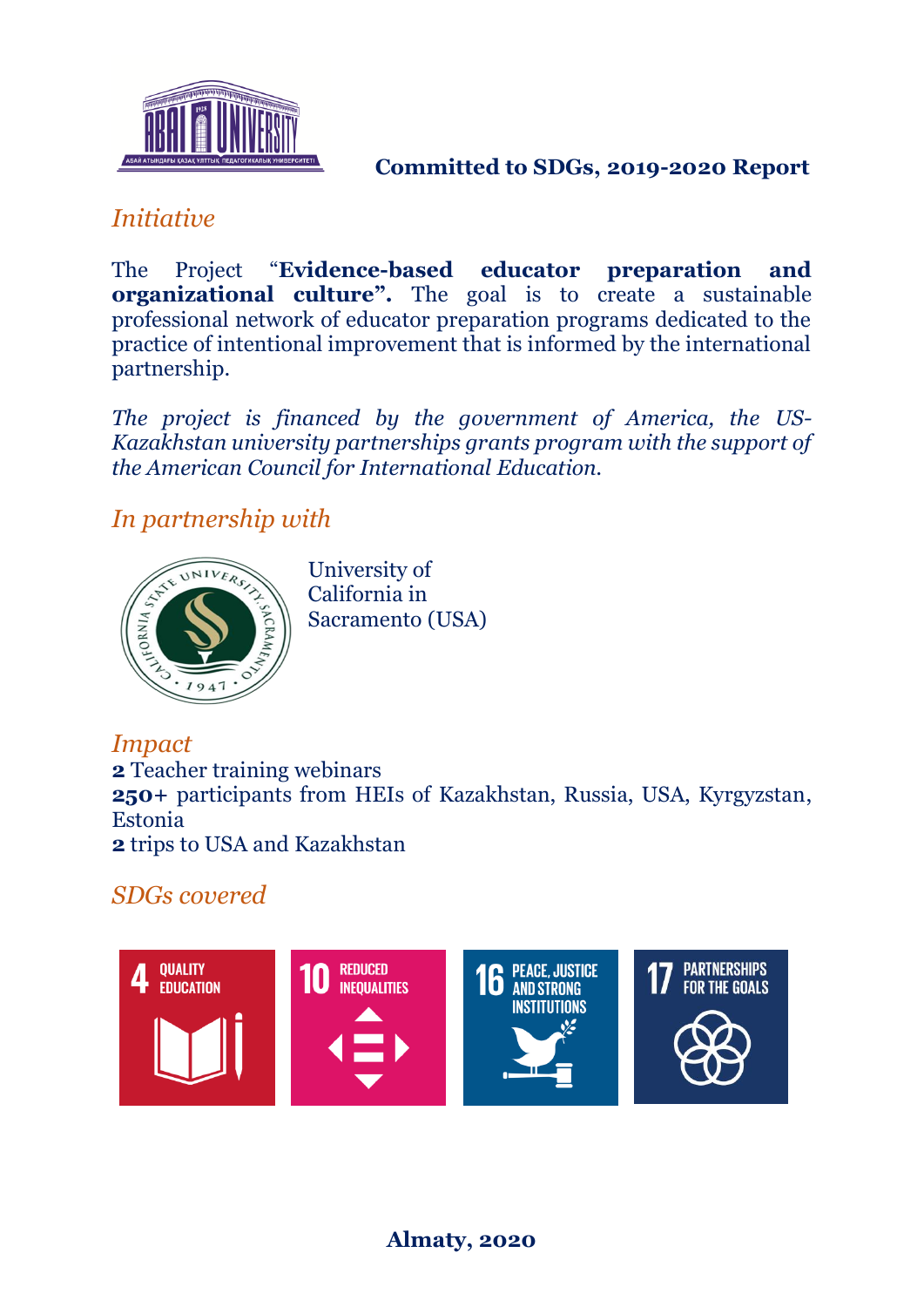

## *Initiative*

*Startups of Abai KazNPU*

*1.*Teaching English *20 students trained*

*2.* Inclusive Education Course *Targeted group- 300 lecturers. Expected impact – 900 lecturers of HEIs Kazakhstan*

*3.* Courses for Early Years settings practitioners *300 practitioners trained. Expected impact – 1000 children of Early Years settings*

#### *SDGs covered*

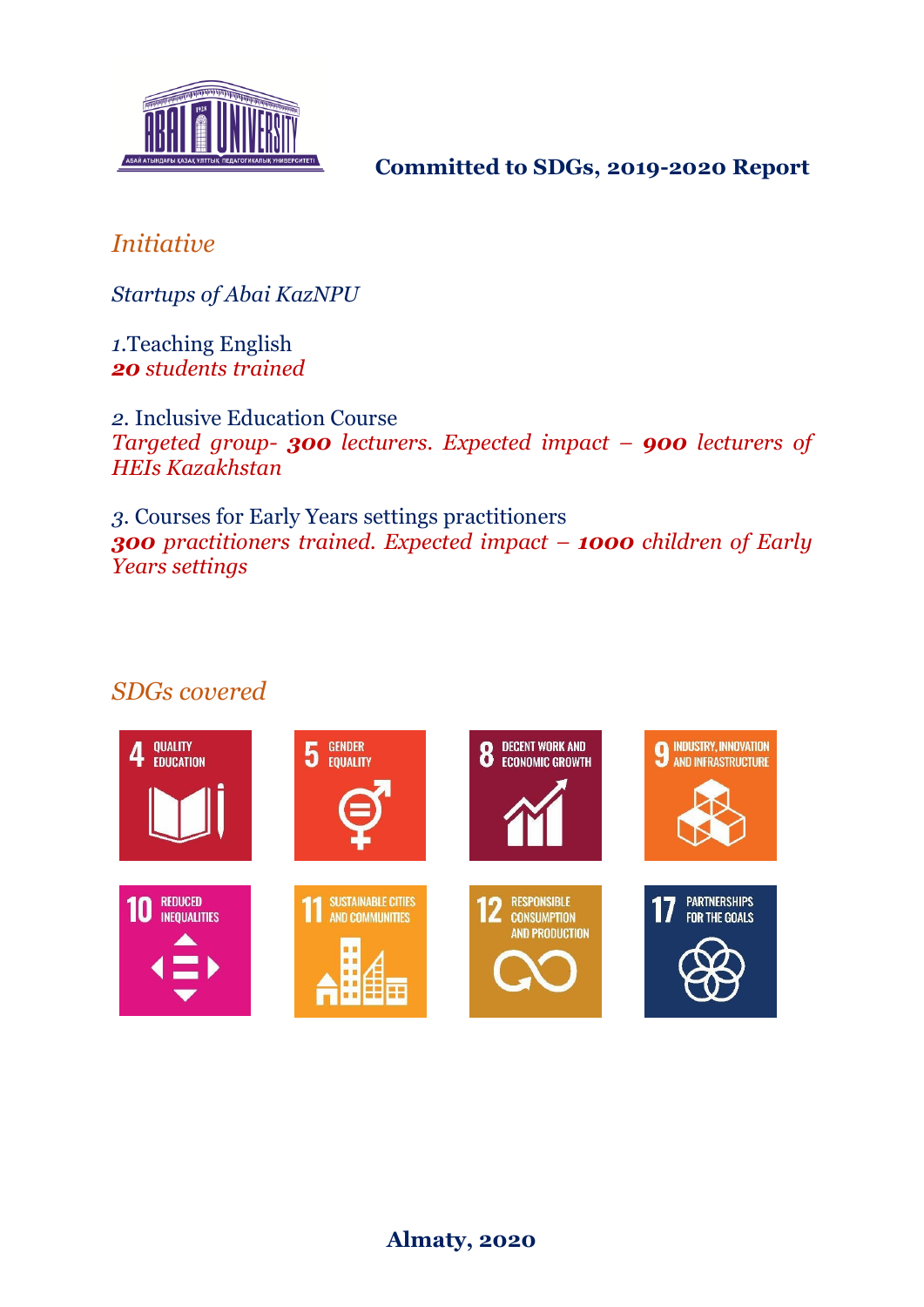

#### *Initiative*

The project **"Environmental Clubs"**, organized by the volunteer club "Meyirim" and the "PosadiDerevo.kz" in the framework of the state social order of the Department for Natural Resources and Environmental Management of Almaty. The ecological project is aimed at spreading universal human values and developing an ecological culture among schoolchildren and students. The objectives of the project are to study biodiversity: acquainting children with the interconnection of plants, animals and humans existing in nature; studying methods of saving natural resources: developing the ability to assess the state of the natural environment, to make the right decisions to improve it; developing a friendly attitude towards nature: building respect for natural resources through creativity and participation in environmental actions.

#### *In partnership with*

PosadiDerevo.kz Department for Natural Resources and Environmental Management of Almaty Schools of Almaty

## *Impact*

**250** students-trainers **200** schools

## *SDGs covered*

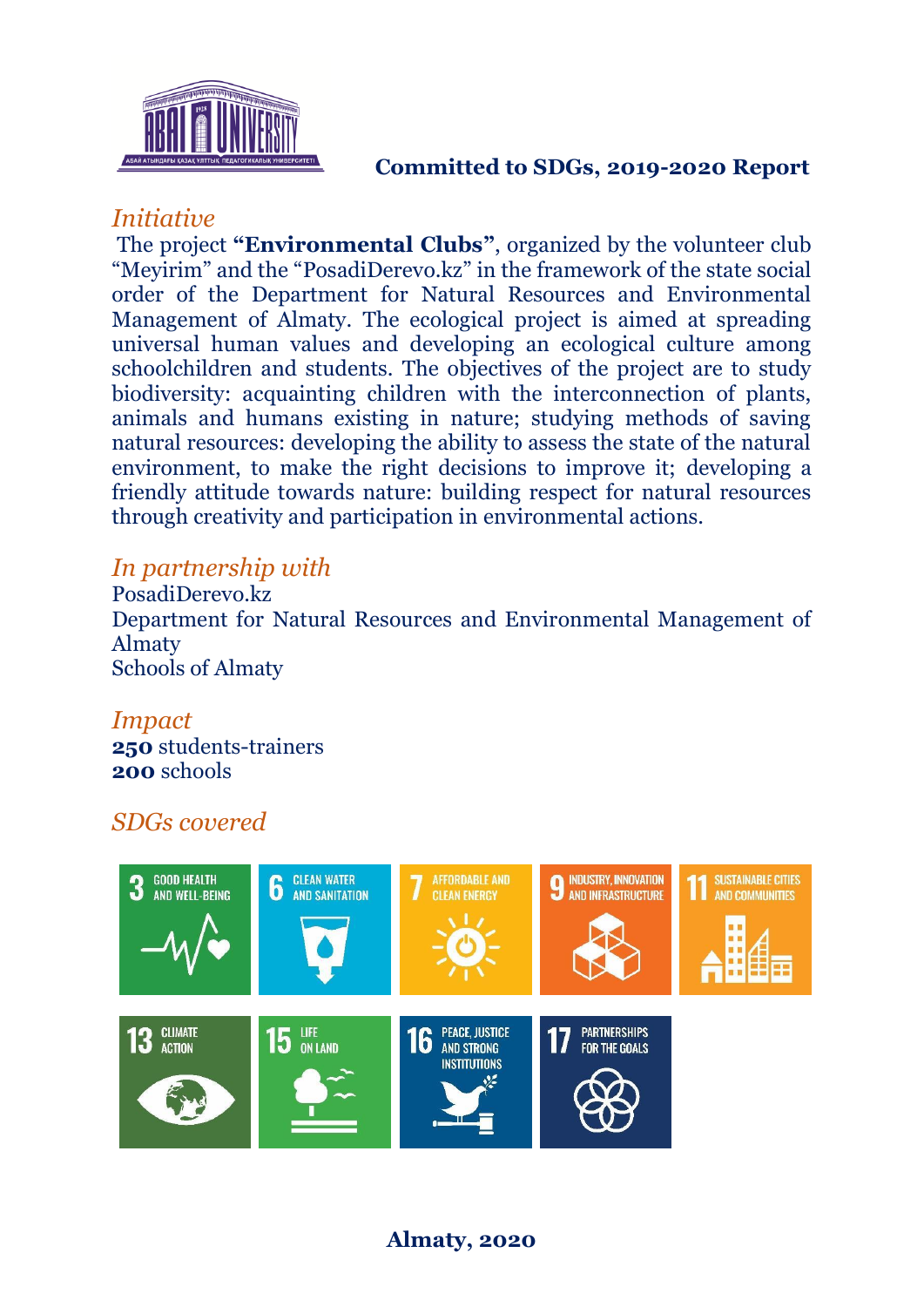

## *Initiative*

Urban environmental conference "**Clean Air of Almaty City"**. It is possible to clear the air of Almaty in five years. Dirty air is harmful to everyone: a quarter of Almaty residents suffer from pulmonary diseases.

*In partnership with*

Social project "Clean Air"

*Impact*

**6** speakers including local authority representatives and lecturers

**65+** participants including lecturers, students and graduate students

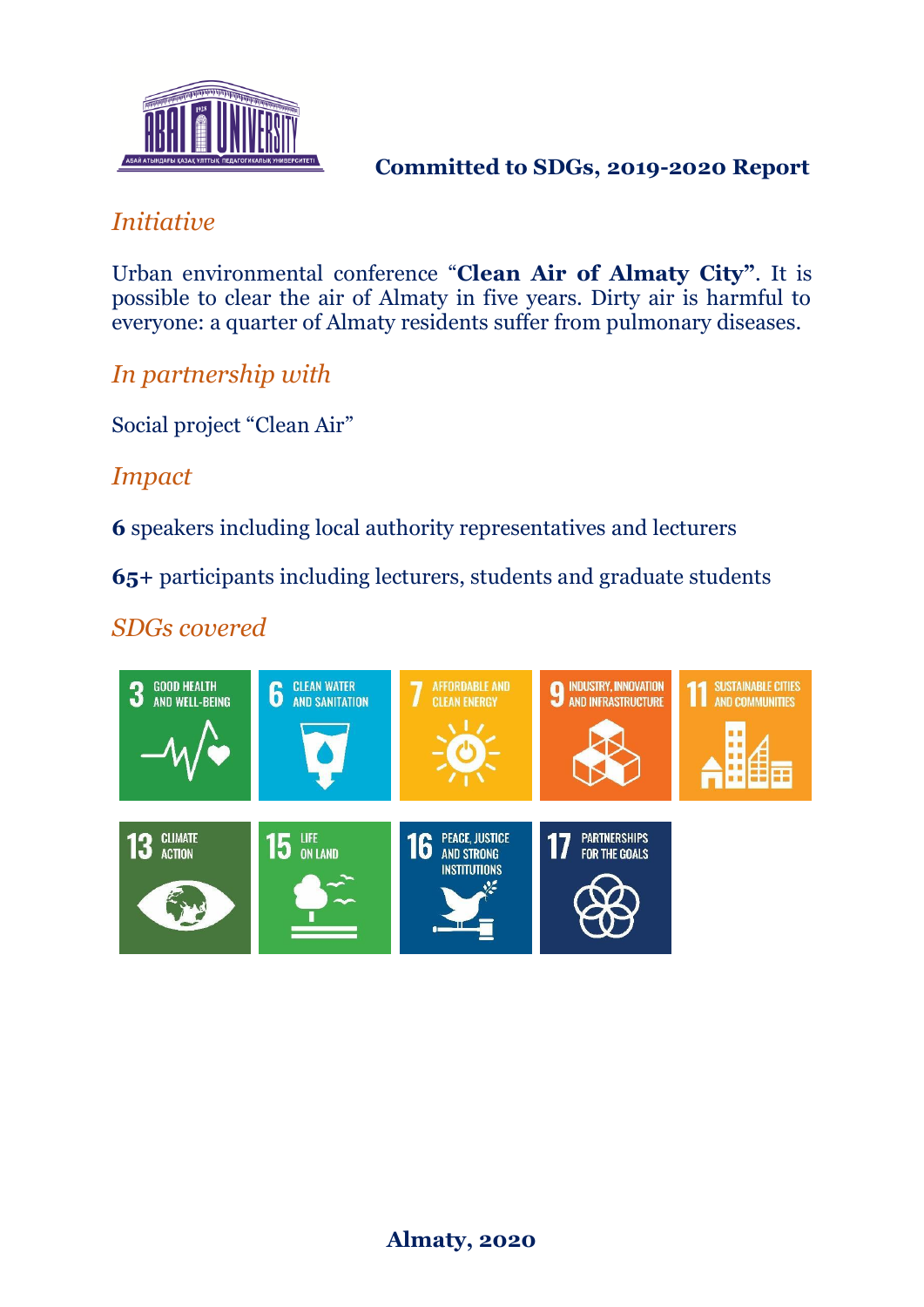

## *Initiative*

DAAD project **"Eastern Partnership"** with the Heidelberg University of Education. The goal of the Eastern Partnership program is to promote partnership relations between German universities and universities in Eastern, Southeast and Eastern Europe, the Caucasus and Central Asia. It contributes to strengthening existing and creating new long-term partnerships with universities in the target region; in a wide range of cooperation in the field of teaching and research; in exchange of scientists, doctoral students and chairmen within the framework of the partnership; in the consistent improvement of learning and research conditions in countries partners; in the internationalization of German and international universities.

## *In partnership with*

#### Heidelberg University of Education (Germany)

## *Impact*

**5+** lecturers of German **5** administrative staff **8+** master and doctoral students

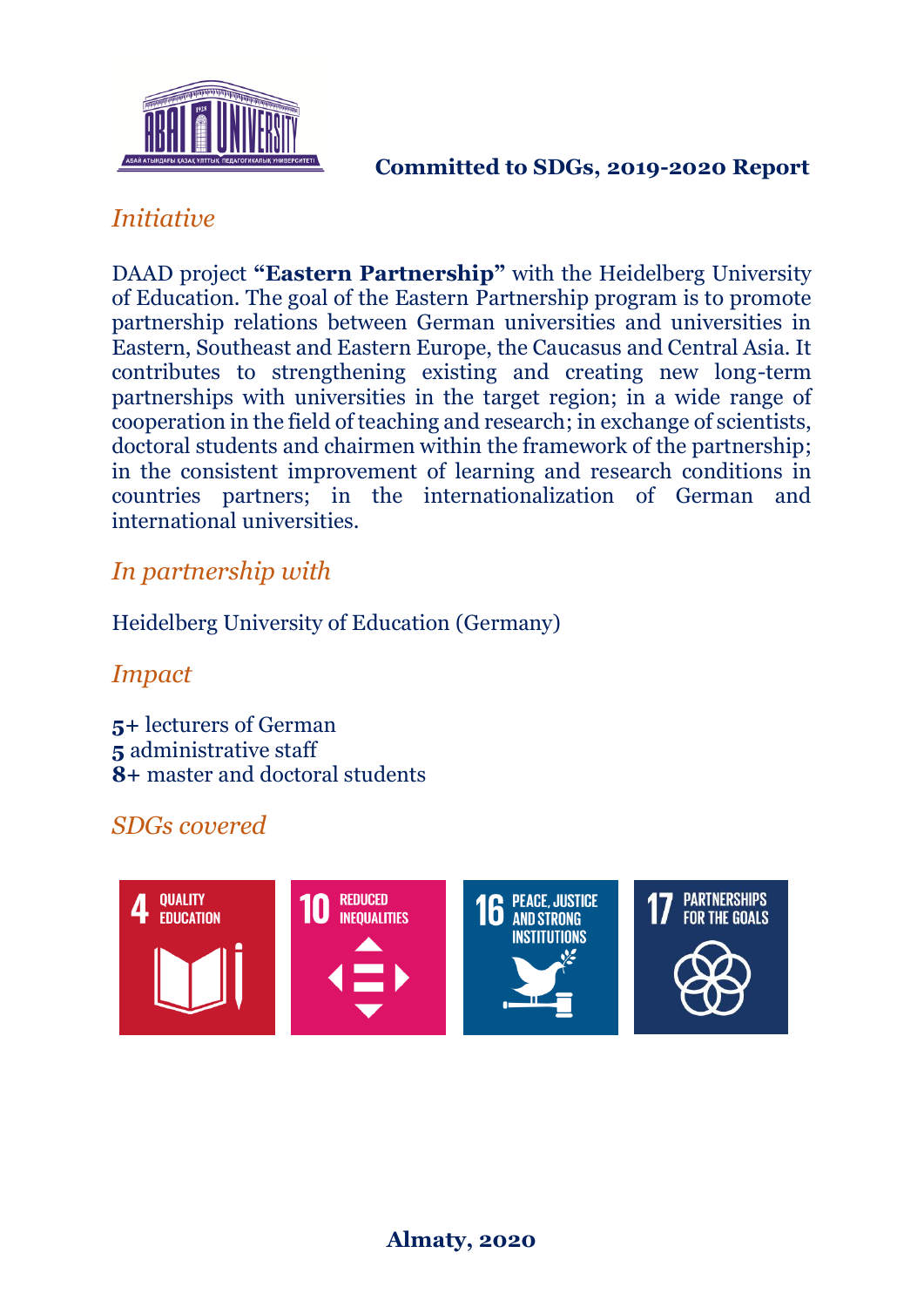

## *Initiative*

5 projects on education research, funded by University.

- Monitoring the penetration of digital tools into the educational process of the university.
- Starting inequality of people with disabilities and conditions of study at a university.
- Diagnostics of students' psychological readiness for pedagogical activity.
- Study of the formation of reading skills of primary school students and the factors that determine it
- Socio-economic and political-legal foundations of mechanisms for leveling inequality in higher education: theoretical, methodological and applied aspects (on the example of the Russian Federation and the Republic of Kazakhstan)

## *In partnership with*

Higher School Economics, Institute of Education (Russia, Moscow)

#### *Impact*

**11** schools **1000+** school students (year 1) **40** bachelor students

## *SDGs covered*

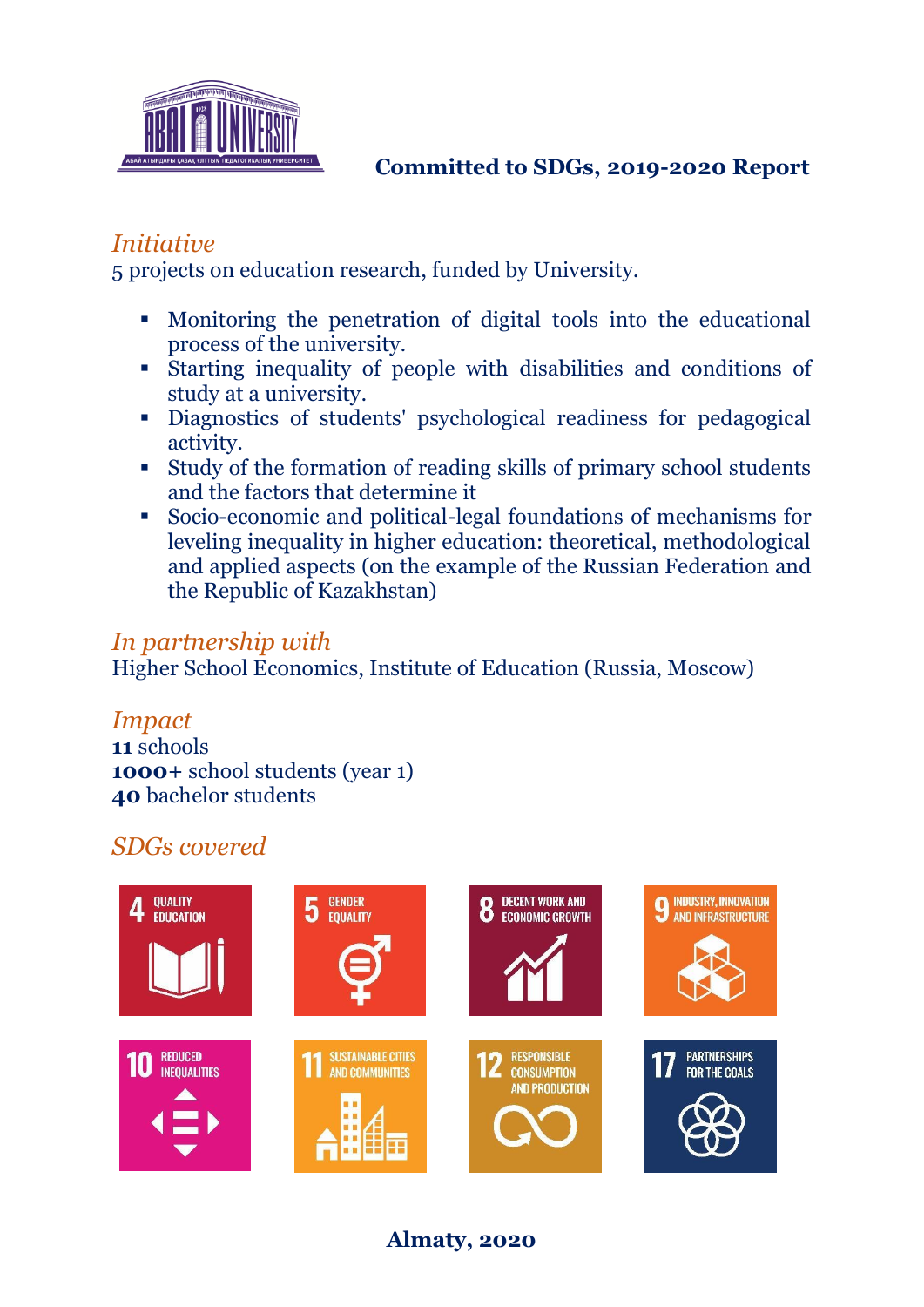

## *Initiative*

**Competition Ecological Trail** dedicated to the International Day of Birds. Having created collections, students took advantage of the unique opportunity to look into a bird's nest, hold an ostrich egg in their hands. Such events foster a respectful attitude towards birds, in the course of work, students learn their way of life and, most importantly, acquire skills that can be used in further professional activities.

## *In partnership with*

Almaty Zoo

#### *Impact* **200** students

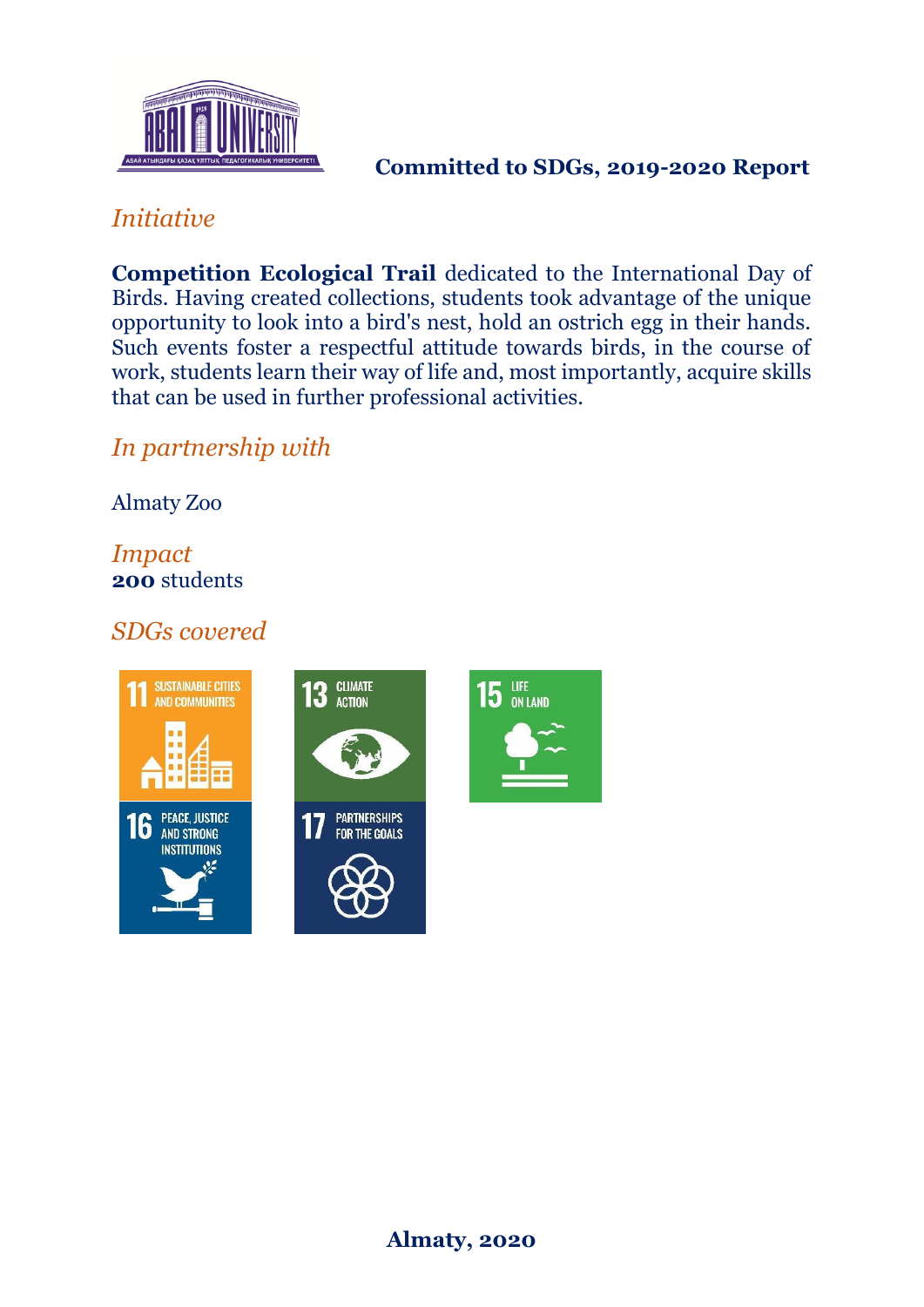

## *Initiative*

Labour Camp "**Jasyl Yel**" (Green Country). In order to support students financially it has been arranged labour camps since 2010. More than 100 students from disadvantaged families have an opportunity earn money during the summer break.

*Impact* **100+** students **Orphanges** Rest homes